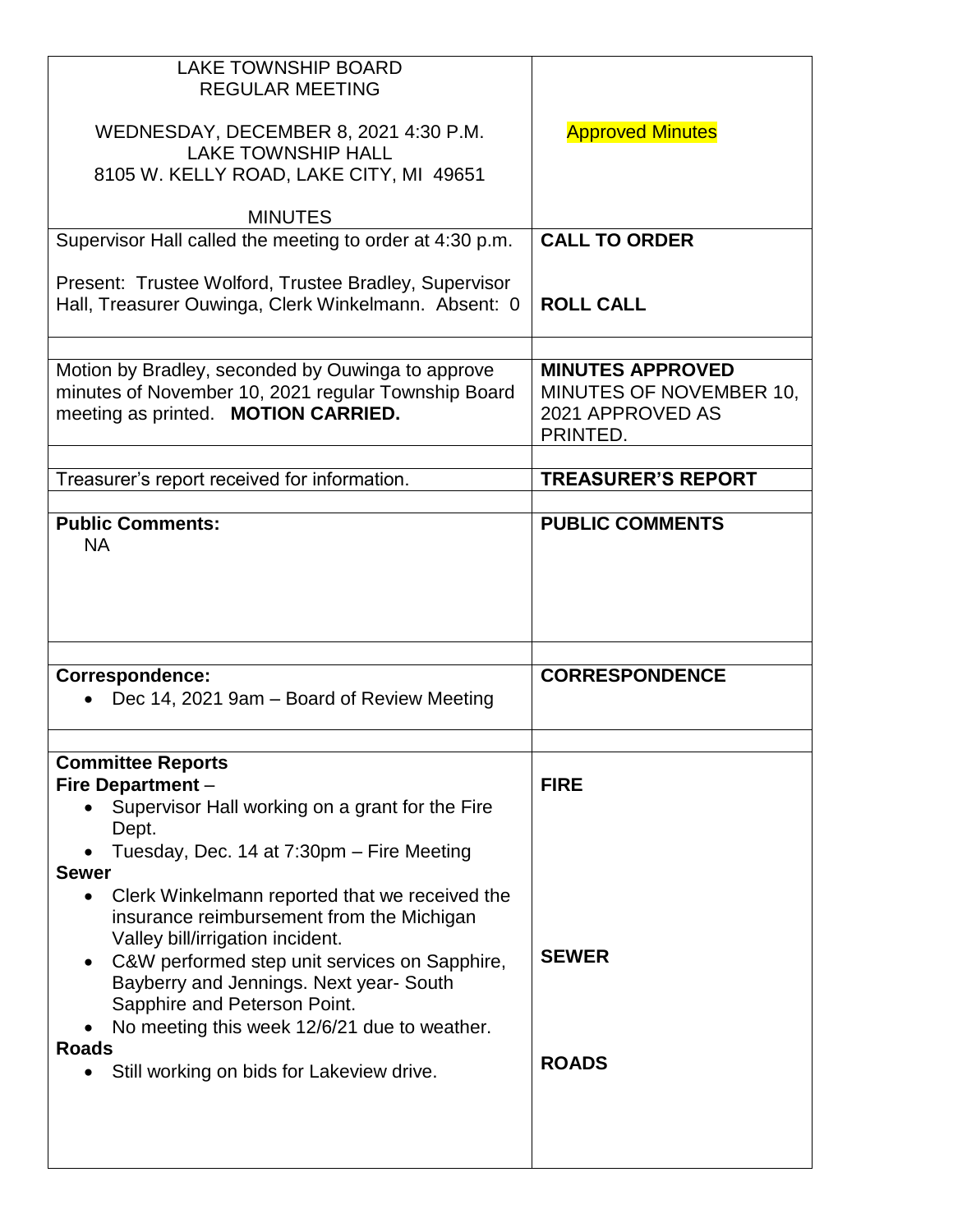| <b>UNFINISHED BUSINESS:</b><br>Alliance for Economic Success contract was<br>discussed and the board agreed that they didn't<br>want to move further with a contract.<br><b>MOVED</b> by Ouwinga to contract with the Lake<br>$\bullet$<br>City Area Schools Community Center for<br>December 2021-22 in the amount of \$6250.00.<br>Seconded by Bradley. MOTION CARRIED. Roll<br>Call: Yes - Hall, Wolford, Winkelmann, Bradley,<br>Ouwinga. No-0. Absent-0.<br>Overhead light at Seeley rd and M-55. There are<br>4 quadrants which separate township boundary<br>lines. Lake Township has worked with<br>Consumers Energy for light installation on our<br>Township's quadrant.<br>Blight on Lotan rd- Ronk residence. Another fine<br>will be issued in the amount of \$200.00 this time.<br>Supervisor Hall working with Township attorney<br>to move forward with legal action.<br>Blight in Jennings- Groesser. Resident made<br>$\bullet$<br>contact with Supervisor Hall stating that he has<br>removed 5 out of 7 vehicles and will continue to<br>work on the other two.<br><b>NEW BUSINESS:</b><br>Discussed the possibility of having an ORV and<br>$\bullet$<br>boaters safety course here at the Township in the<br>future.<br>February Township Board Meeting will be on<br>$\bullet$<br>Wednesday, February 16 <sup>th</sup> at 4:30pm. Not on<br>Wednesday, February 9th. | <b>UNFINISHED BUSINESS</b><br><b>MOTION</b> to contract with the<br>Lake City Area Schools<br>Community Center in the<br>amount of \$6250.00 for<br>December 2021-22.<br><b>NEW BUSINESS</b> |
|---------------------------------------------------------------------------------------------------------------------------------------------------------------------------------------------------------------------------------------------------------------------------------------------------------------------------------------------------------------------------------------------------------------------------------------------------------------------------------------------------------------------------------------------------------------------------------------------------------------------------------------------------------------------------------------------------------------------------------------------------------------------------------------------------------------------------------------------------------------------------------------------------------------------------------------------------------------------------------------------------------------------------------------------------------------------------------------------------------------------------------------------------------------------------------------------------------------------------------------------------------------------------------------------------------------------------------------------------------------------------------------------|----------------------------------------------------------------------------------------------------------------------------------------------------------------------------------------------|
| <b>MOVED</b> by Ouwinga, seconded by Bradley to pay<br>sewer bills as printed.<br>Roll Call: Yes - Winkelmann, Wolford, Hall, Bradley,                                                                                                                                                                                                                                                                                                                                                                                                                                                                                                                                                                                                                                                                                                                                                                                                                                                                                                                                                                                                                                                                                                                                                                                                                                                      | <b>MOTION</b> to pay sewer bills as<br>printed.                                                                                                                                              |
| Ouwinga. No - 0. Absent-0. MOTION CARRIED.                                                                                                                                                                                                                                                                                                                                                                                                                                                                                                                                                                                                                                                                                                                                                                                                                                                                                                                                                                                                                                                                                                                                                                                                                                                                                                                                                  |                                                                                                                                                                                              |
| <b>MOVED</b> by Bradley, seconded by Ouwinga to pay the<br>township bills as printed.<br>Roll call: Yes -Wolford, Hall, Winkelmann, Ouwinga,<br>Bradley. No - 0. Absent-0. MOTION CARRIED.                                                                                                                                                                                                                                                                                                                                                                                                                                                                                                                                                                                                                                                                                                                                                                                                                                                                                                                                                                                                                                                                                                                                                                                                  | <b>MOTION</b> to pay township bills<br>as printed.                                                                                                                                           |
| Motion by Hall, seconded by Winkelmann to adjourn.                                                                                                                                                                                                                                                                                                                                                                                                                                                                                                                                                                                                                                                                                                                                                                                                                                                                                                                                                                                                                                                                                                                                                                                                                                                                                                                                          | <b>ADJOURNED</b>                                                                                                                                                                             |
| The meeting was adjourned 5:09 pm.                                                                                                                                                                                                                                                                                                                                                                                                                                                                                                                                                                                                                                                                                                                                                                                                                                                                                                                                                                                                                                                                                                                                                                                                                                                                                                                                                          |                                                                                                                                                                                              |
|                                                                                                                                                                                                                                                                                                                                                                                                                                                                                                                                                                                                                                                                                                                                                                                                                                                                                                                                                                                                                                                                                                                                                                                                                                                                                                                                                                                             |                                                                                                                                                                                              |
| Korinda Winkelmann, Township Clerk<br>Date                                                                                                                                                                                                                                                                                                                                                                                                                                                                                                                                                                                                                                                                                                                                                                                                                                                                                                                                                                                                                                                                                                                                                                                                                                                                                                                                                  |                                                                                                                                                                                              |